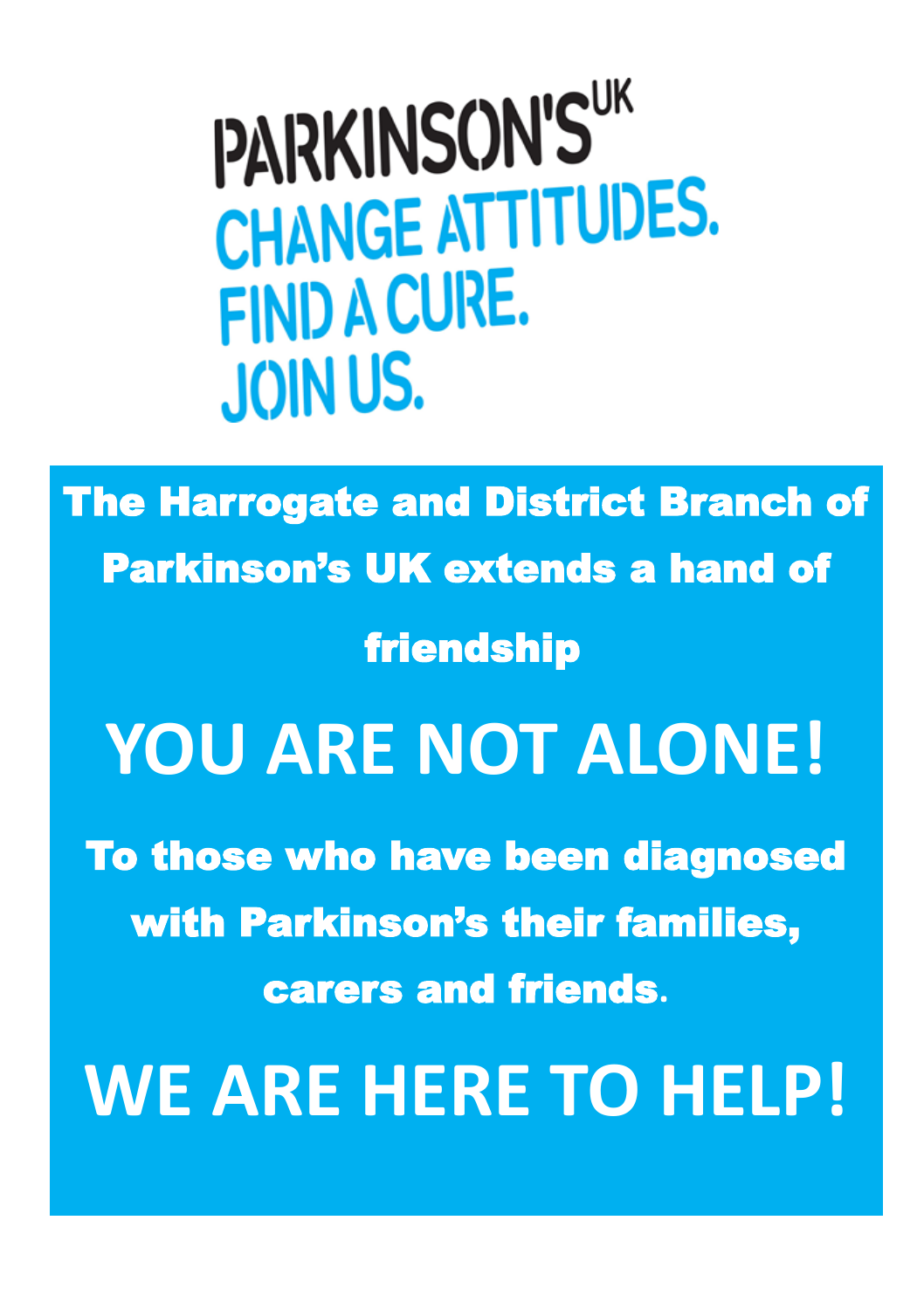# Welcome from the chair

The Harrogate branch of Parkinson's UK was founded in 1984 and now has over 140members., within the Harrogate District there are approaching 500 diagnosed and living with Parkinson's.

The aim of the branch is to provide information, raise awareness of Parkinson's and funds to help people locally with Parkinson's and to have fun whilst we are doing it. To many diagnosis is a mill stone but I find laughing at it the best solution. It is very easy to let the condition overwhelm but to control you must confront it

We hold monthly meetings and events and at the afternoon meetings we normally have a guest speaker. These speakers talk on a wide variety of subjects.

This intention of this leaflet is to give a feel to what we arrange to help

We publish a quarterly newsletter to keep members up-todate with branch events and activities.

We fundraise to provide free exercise classes and provide transport to those members who have difficulty in getting to hospital and doctors' appointments. We can help members to access counselling services and provide a limited amount of assistance to carers

Please do come to one of our meetings to see for yourself you will be made most welcome

*'Remember you are not alone'*

#### *John Sheepy*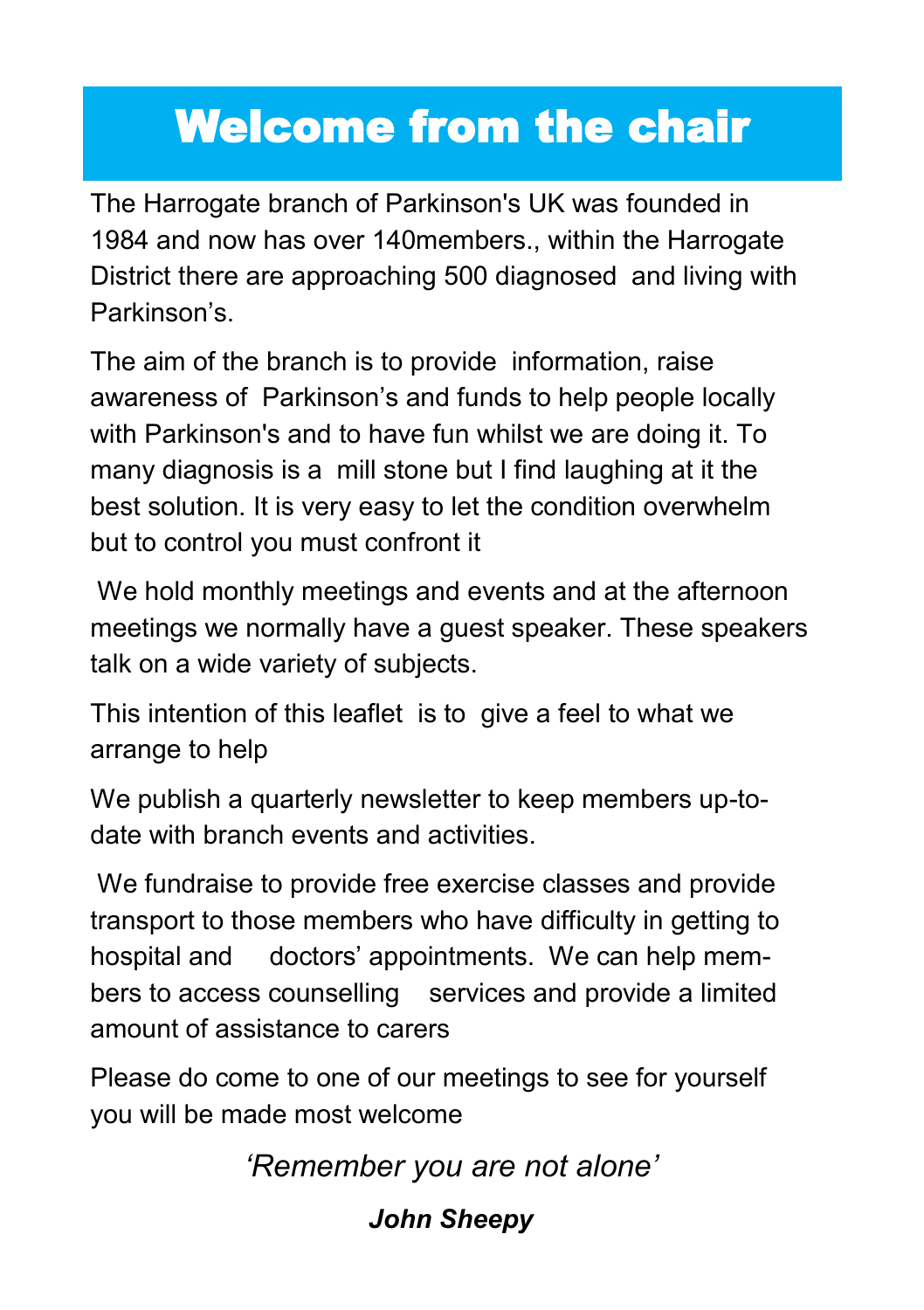#### HARROGATE BRANCH

#### **Are you a member?**

Now with a free membership offer you will get excellent help and advice and be kept up to date in the research to find a cure!

#### **For more information contact**

#### **Shirley Clegg our membership secretary on 01423 815975**

## **Parkinson's UK Local Adviser service**

A free, confidential service provided by a team of Local Advisers across the UK by Parkinson's UK. Local Advisers can support anyone with Parkinson's, their family or friends.

Louise Smith is the Local Adviser for Harrogate, Ripon, Skipton, Northallerton and Dales. She can help if you:

□ have just been diagnosed and are looking for advice and information

 $\Box$  are looking for tips on how to deal with the day-to-day impact of Parkinson's

- □ need emotional support
- $\Box$  want to find out more about the services available in your area
- $\Box$  want to learn about your rights and entitlements
- $\Box$  need help navigating the benefits process
- $\Box$  need information on where to find grants and financial help
- $\Box$  are looking for support on employment issues
- $\Box$  need support with anything else relating to life with Parkinson's

**For more information contact** 

**Louise Smith on 0344 225 3769**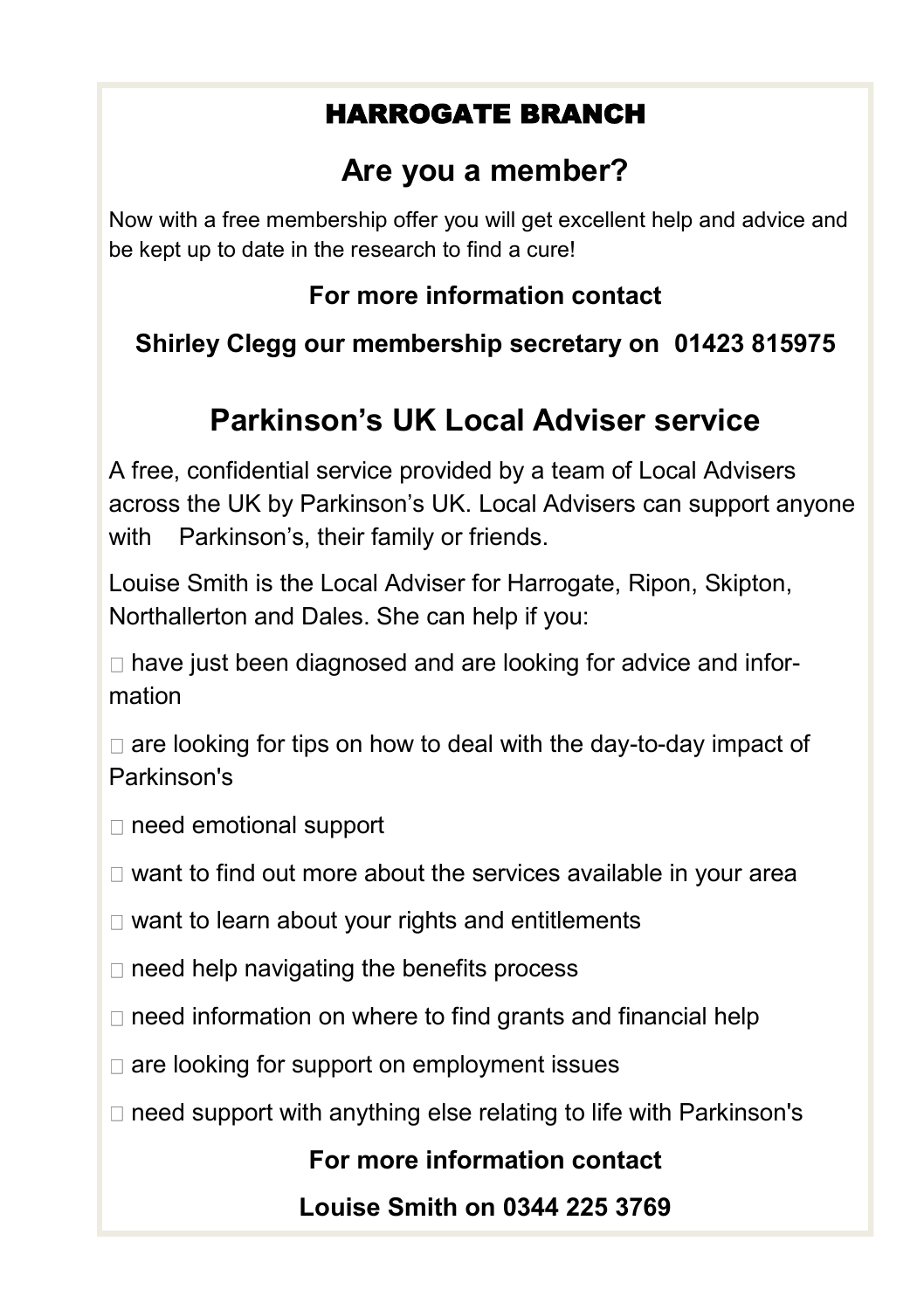# PARKINSON'S<sup>UK</sup>CHANGE ATTITUDES. FIND A CURE. JOIN US

#### HARROGATE BRANCH

## WE ARE WORKING FOR YOU

| <b>MEETINGS</b>                                                                                                                                    | <b>DROP IN SESSIONS</b>                                                                                                                                  | <b>MUSIC AND DANCING</b>                                                                                                                                          | <b>BEFRIENDING</b>                                                                                                                  | <b>SEMINARS</b>                                                                                                                                                                         |
|----------------------------------------------------------------------------------------------------------------------------------------------------|----------------------------------------------------------------------------------------------------------------------------------------------------------|-------------------------------------------------------------------------------------------------------------------------------------------------------------------|-------------------------------------------------------------------------------------------------------------------------------------|-----------------------------------------------------------------------------------------------------------------------------------------------------------------------------------------|
| <b>MONTHLY MEETINGS ARE</b><br><b>HELD AT THE GRANBY</b><br>2ND TUESDAY EACH MONTH<br>2-4 PM<br><b>GUEST SPEAKERS</b><br>Contact John 01765 279386 | <b>INFORMAL DROP IN ARE</b><br><b>BEING ORGANISED</b><br>THROUGH OUT THE<br><b>DISTRICT</b><br>AN INFORMAL OPPORTUNITY TO<br>MEET AND SHARE EXPOERIENCES | WE ARE ALWAYS ON THE LOOK<br><b>OUT FOR NEW IDEAS</b><br><b>MUSIC AND DANCE ARE</b><br>SHOWN TO HELP CLASSES BE-<br><b>ING ARRANGED</b><br><b>WATCH THIOS SPA</b> | IT IS IMPORTANT THAT NO<br>ONE IS LEFT ALONETO FACE<br><b>PARKINSONS</b><br>THIS FACILITY IDS BEING ARRANGED<br>MORE INFO TO FOLLOW | <b>WORKING CLOSELY WEITH</b><br><b>HARROGATE DISTRICT</b><br><b>HOSPITAL AND RESEARCH</b><br><b>BODIES</b><br><b>REGULAR EVENTS ARE ARRANGED</b><br><b>BOTH LOCVALLY AND NATIONALLY</b> |
| <b>GOLF</b>                                                                                                                                        | <b>CRAFT WORKSHOPS</b>                                                                                                                                   | <b>EXERCISE CKLASSES</b>                                                                                                                                          | <b>RESEARCH</b>                                                                                                                     | <b>LUNCHES</b>                                                                                                                                                                          |
| YES GOLF! TOGETHER WITH<br><b>'GOLF IN SOCIETY'</b><br>WE OFFER A GREAT AFTERNOON<br>TWICE A MONTH WITH KIND<br>SUP-<br>PORT OF RUDDING PARK GOLF  | PLEASE SEE INFORMATION<br>ELSEWHERE IN LEAFLET                                                                                                           | PLEASE SEE INFORMATION<br><b>ELSEWHERE IN LEAFLET</b>                                                                                                             | MIKE MOSEDALE IS OUR<br>RESEARCH COORDINATOR                                                                                        | <b>SUBSIDISED LUNCHES ARE</b><br><b>MADE AT REGULAR DATES</b><br>THROUGHOUT THE YEAR                                                                                                    |
| <b>COUNSELLING</b>                                                                                                                                 | <b>RESPITE</b>                                                                                                                                           | <b>TAXI'S</b>                                                                                                                                                     | <b>NEWSLETTERS</b>                                                                                                                  | <b>FUND RAISING</b>                                                                                                                                                                     |
| WE FUND A COUNSELLING SERVICE<br>Of UP TO 6 HOURS WITH<br>WISHING WELL, HARROGATE<br><b>CONTACT LOUISE SMITH</b>                                   | WE FUND LIMITED HOURS OF<br><b>CARE WITH HOMEINSTEAD</b><br><b>CONTACY LOUISE SMITH</b>                                                                  | WE FUND A TAXUI SERVICE FOR<br>PATIENTS MEMBERS WITH NO<br><b>MEANS OF OWN TRANSPORT</b><br>PLEASE SEE CONTACT                                                    | <b>QUARTERLY NEWS LETTWERS ARE</b><br>SENT TO ALL REGISTERED WITH<br><b>THA BRANCH</b>                                              | TO MEET THER REQUIREMENTS OF<br>THE SERBVICES OFFERRED WE<br>NEED TO RAISE £15000 PS<br><b>CAN YOU HELP!</b>                                                                            |
|                                                                                                                                                    |                                                                                                                                                          | ARRANGEMENTS                                                                                                                                                      |                                                                                                                                     | <b>CONTACT RENEE</b>                                                                                                                                                                    |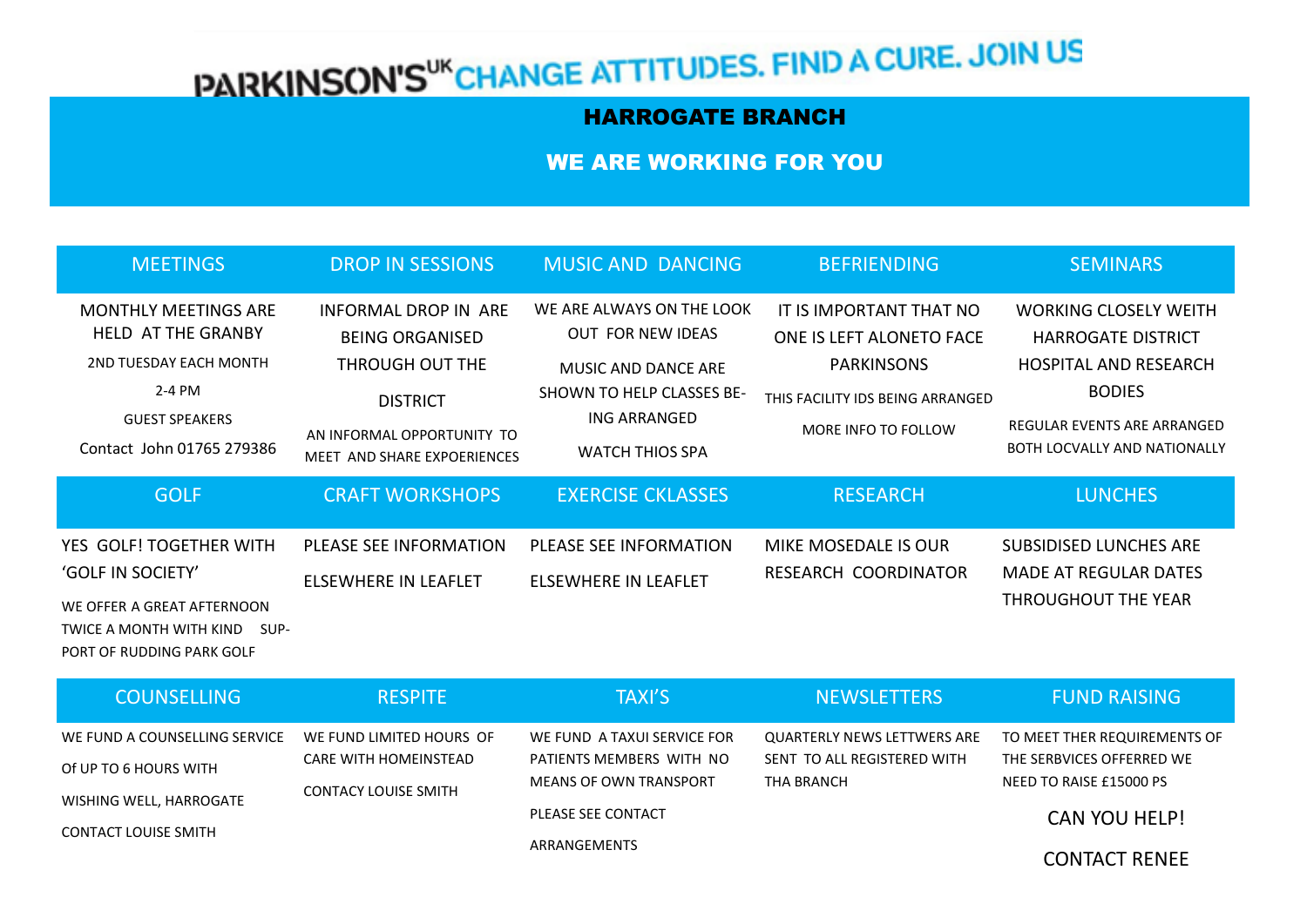#### HARROGATE BRANCH

# EXERCISE CLASSES

Exercise is good for you and can make a positive difference to people with Parkin-sons. please contact Vicky: Iwanuschak

- Tuesday Fairfax Community Centre 11 - 12 Cost £4 (subsidised by Harrogate branch) Postural stability and balance—beginners
- Thursday The Hydro
	- 1.30 2.30 Cost £4. (subsidised by Harrogate branch)
- Postural stability and balance—intermediate 1.30—2.30 Cost £4
- More advanced on all aspects of health and wellbeing Thursday—Bilton Health
- 4—5 pm Cost £10 max 4—6 people
	- Beginners session for those with mobility and anxiety issues MUST BE PRE BOOKED- (subsidised by Harrogate branch)
- Private sessions and at home one to ones are available through Louise Smith the local Support Worker

# **NEW CLASSES BEING ORGANISED**

# HAND / EYE THERAPY WORKSHOPS

Workshops are held at the Granby on 3rd Friday each month from

2 - 4 pm.. The aim is to assist hand and eye coordination with craft style exercises. There is a charge of £5 to cover material costs

With tea, coffee and cakes

Or if preferred just come for a chat and drink …….thats free!!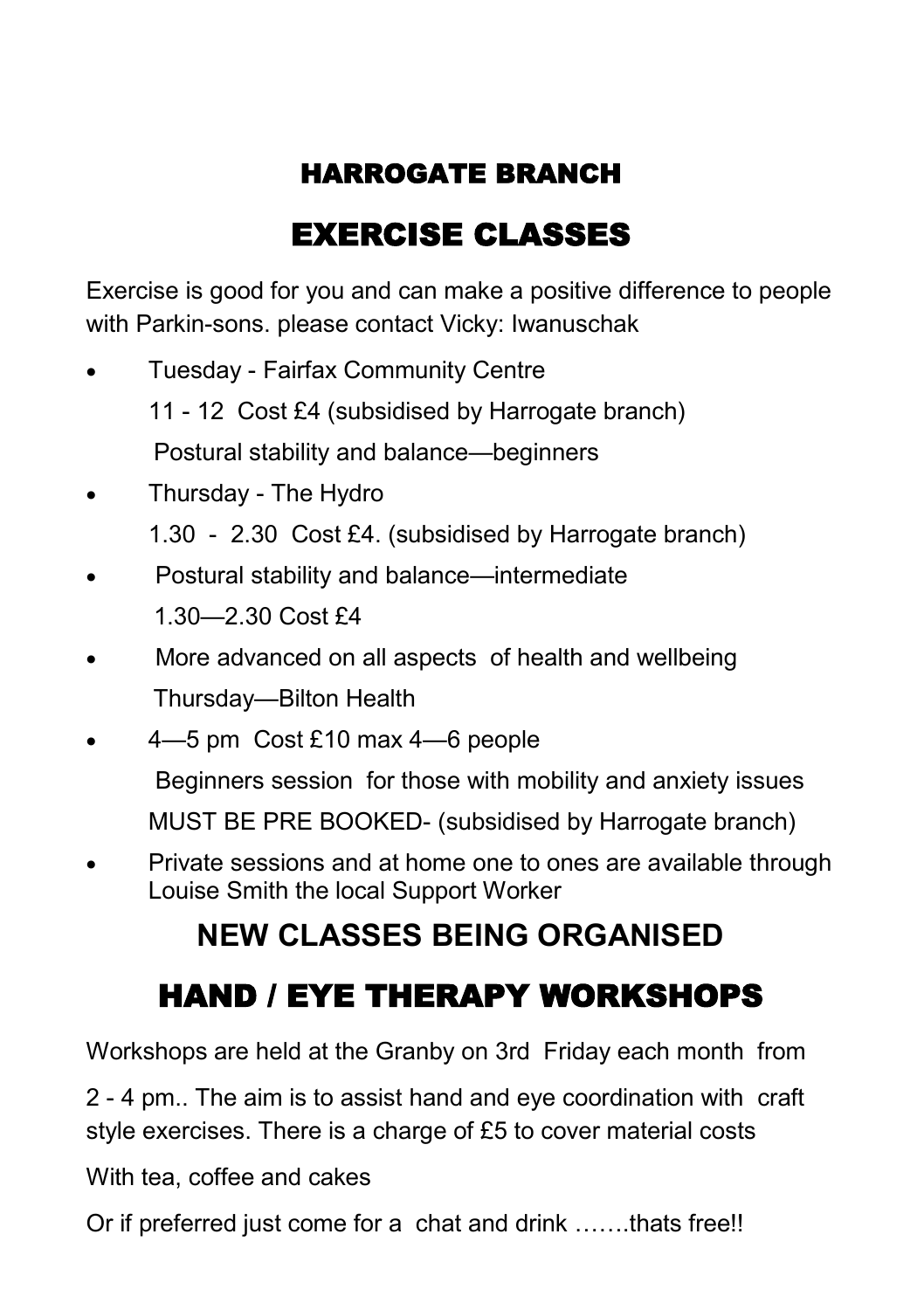# Golf in society



Our popular sessions take place on 2 and 4th Wednesdays each month 2—4 pm thanks to generosity of Golf in Society and Rudding Park Golf

#### *Please note pre booking your place is essential*

Antony Blackburn, Founder of Golf in Society commented "It's been an amazing two years since we started the pilot. We've encouraged so many people with Parkinson's to enjoy golf many of whom had never played the game before. We are very proud to have proved how golf can become a special part of your life - even when Parkinson's tries to get in the way.''

If you would like to join in and help raise awareness in any shape or form, please contact Tony

*James, King Rudding Park Golf Manager explained "Golf in Society is a Social Enterprise, aimed at improving the health and well-being of an ageing population by introducing them to the world of golf. Rudding Park has been working with 'Golf in Society' for two years inviting those who live with Parkinson's and their carers to play every other week.''*